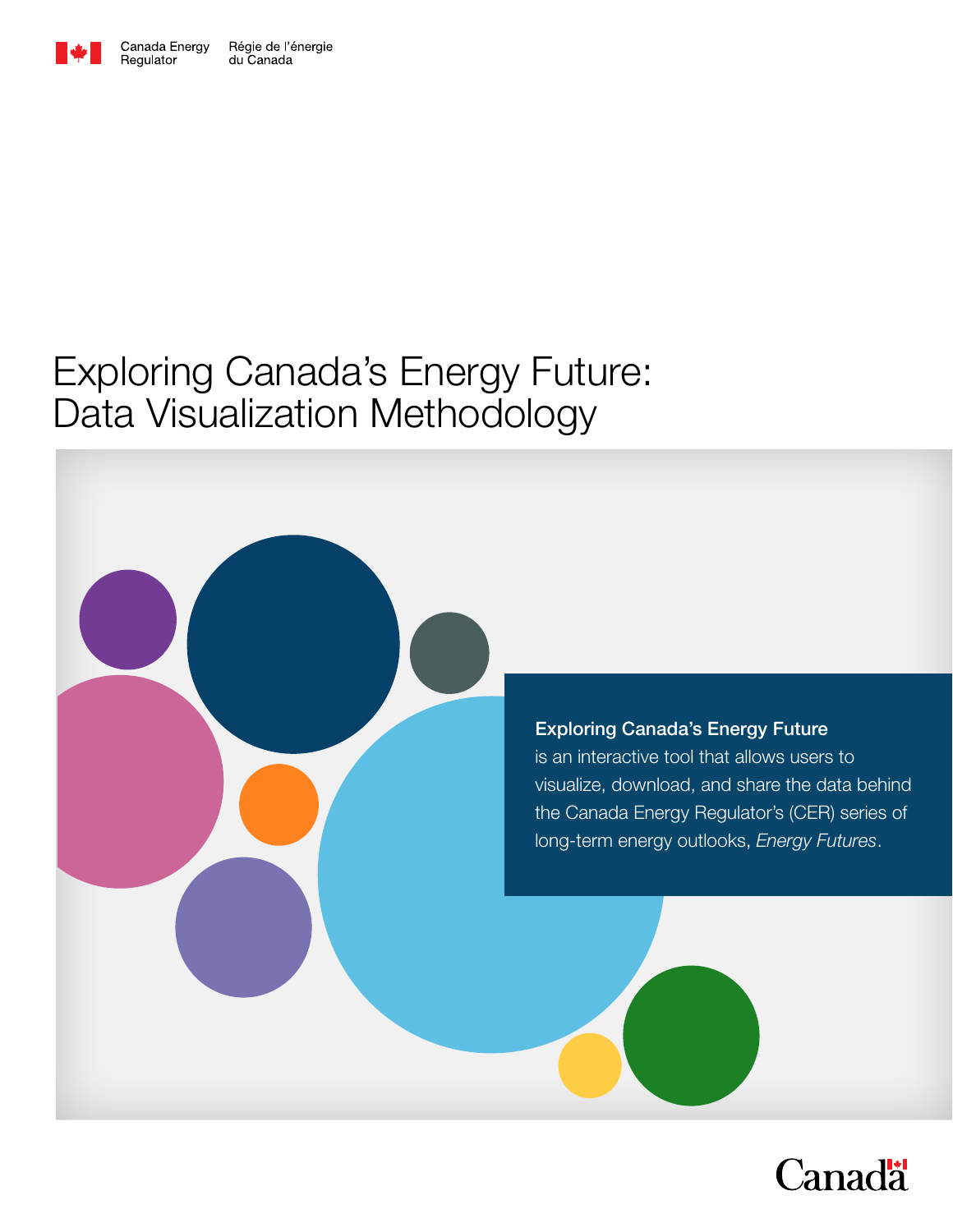## Model Overview

*Energy Futures* includes a wide range of projections for Canadian energy supply and demand. These projections are the result of a modeling system consisting of several interactive components (or modules) which produce integrated, future Canadian energy trends. Figure 1 outlines the system in diagram.

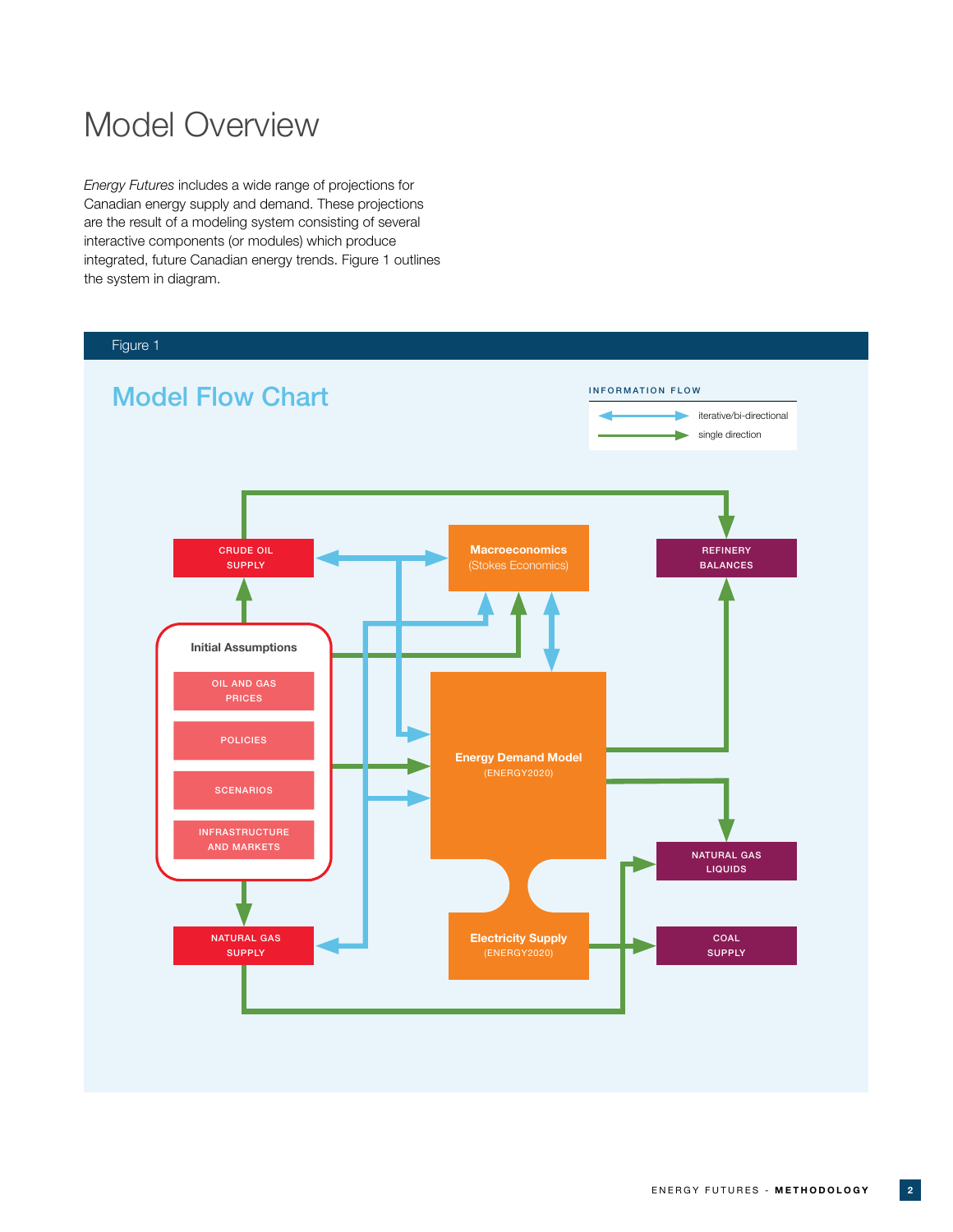## What are the Model's Components?

#### INITIAL ASSUMPTIONS:

The starting point for Energy Futures analysis is the development of initial assumptions on various aspects of the global and Canadian energy system. Benchmark crude oil and natural gas price assumptions are based on a survey of projections by other forecasting agencies like the International Energy Agency and the U.S. Energy Information Administration, complemented by internal analysis. It is important to note that these assumptions are not predictions of future crude oil and natural gas prices, but necessary inputs for the analytical process. Other starting assumptions include energy and climate policies and programs, scenario details such as technology-fuel pathways, and infrastructure and market conditions such as whether new pipelines or LNG export facilities go ahead.

#### OIL SUPPLY:

This module provides crude oil production projections for the various regions and crude types in Canada, based on our price assumptions. It includes an oil sands module, and non-oil sands deliverability module for western Canada, and analysis of other regions in Canada.

#### GAS PRODUCTION:

This module estimates the production of natural gas throughout Canada. The module relies upon oil and natural gas price assumptions as well as a crude oil production estimate from the oil supply module. The module includes the Western Canadian Sedimentary Basin natural gas deliverability model, as well as trend analysis for other producing regions (e.g. New Brunswick).

#### MACROECONOMICS:

Macroeconomic projections for each of the scenarios were provided by Stokes Economic Consulting Inc. Stokes developed unique projections of key macroeconomic indicators such as gross domestic product, exchange rate, and industry gross output for each of the scenarios, based on the price assumptions and output of the CER's supply and demand models.

#### DEMAND AND ELECTRICITY:

The demand and electricity projections are developed using ENERGY2020: a detailed energy model created by Systematic Solutions Incorporated. It creates projections for energy demand and electricity generation based on historical energy data for parameters such as supply, demand, economic growth, efficiency, prices, and investment.

#### NATURAL GAS LIQUIDS:

This module provides estimates of NGL supply and demand in Canada. The module simulates various categories of liquids: ethane, butane, propane, condensate and pentane plus. For each liquid, the module provides estimates of production, supply and demand at the individual provincial/ territorial level.

#### REFINERY BALANCES:

This module estimates the disposition of crude oil throughout Canada. Specifically, it reconciles estimates of supply with demand and exports of heavy and light crude oil. It also tracks refinery feedstock requirements and sources within Canada's major refining regions.

#### COAL:

This module estimates the production and disposition of coal in Canada. The module relies upon energy demand data from ENERGY2020, historical production data from NRCan, and information on proposed coal mining projects.

#### Additional Information

For additional information on the Energy Futures series, see the *[CER Energy Futures Index](https://www.cer-rec.gc.ca/en/data-analysis/canada-energy-future/index.html)*.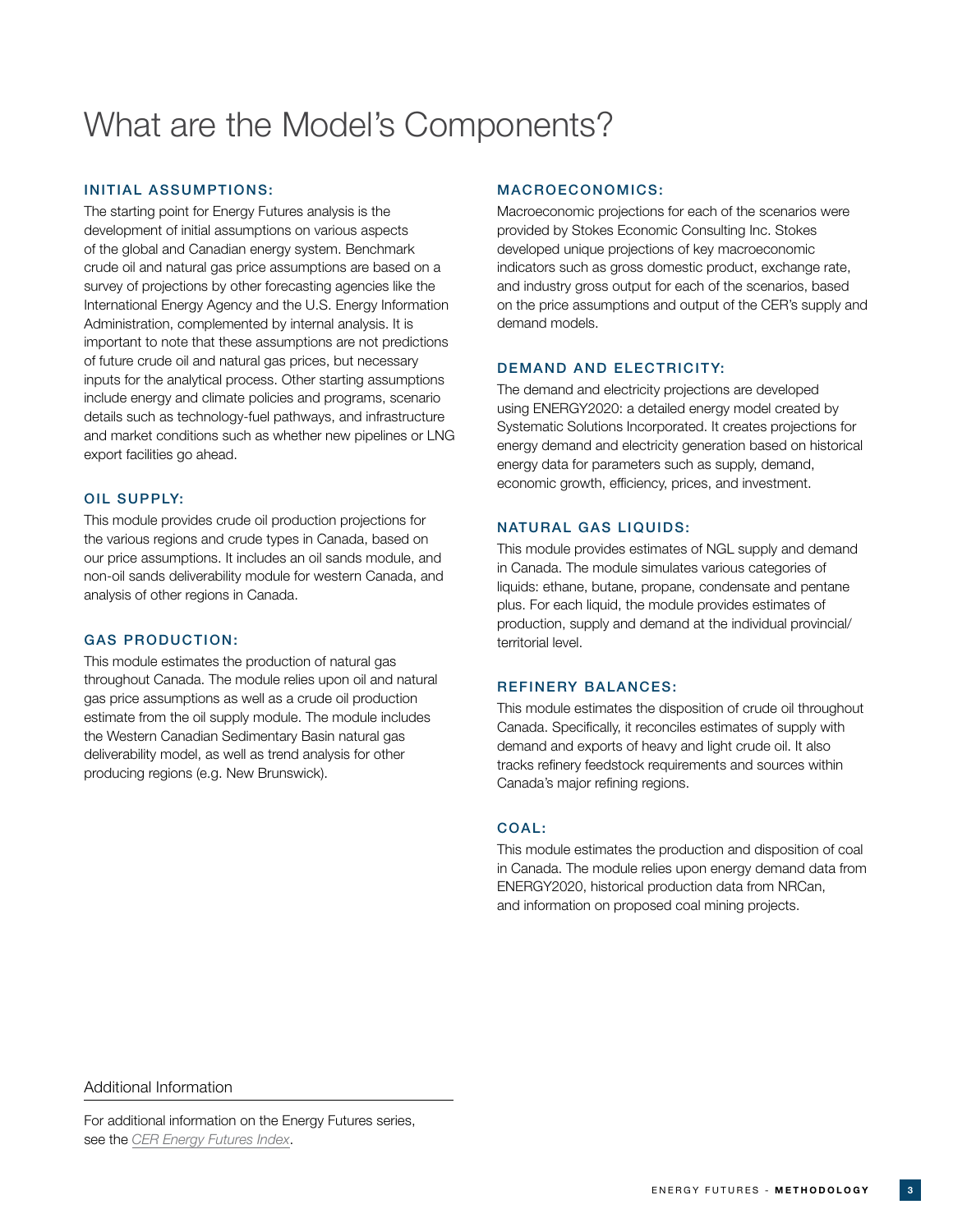## Definitions and Indicators

### Canada's Provinces and Territories

All visualizations display data at the provincial and territorial level. The table below defines the provincial and territorial acronyms.

| <b>ALL</b> | Canada                      |
|------------|-----------------------------|
| AВ         | Alberta                     |
| <b>BC</b>  | <b>British Columbia</b>     |
| ΜВ         | Manitoba                    |
| <b>NB</b>  | New Brunswick               |
| NL         | Newfoundland and Labrador   |
| <b>NT</b>  | Northwest Territories       |
| <b>NS</b>  | Nova Scotia                 |
| <b>NU</b>  | Nunavut                     |
| ON         | Ontario                     |
| PE         | <b>Prince Edward Island</b> |
| QC         | Quebec                      |
| <b>SK</b>  | Saskatchewan                |
| YT         | Yukon                       |

### Supply and Demand Categories

Total Demand: The total energy used in the four sectors of Canada's economy: residential, commercial, industrial and transportation. Includes the use of electricity, natural gas, petroleum products such as gasoline and coal, and renewable fuels. Also referred to as end-use or secondary demand, it does not include energy used to generate electricity.

Electricity Generation: The amount of electricity produced by transforming other forms of energy. In Canada, electricity is generated from a variety of sources, including hydro, other renewables like wind and solar, thermal sources like natural gas and coal, and nuclear power

**Oil Production:** The amount of crude oil produced in Canada. Crude oil is produced from various areas using different technologies. This includes mined and in situ bitumen from the oil sands, conventional light and heavy oil produced in the Western Canadian Sedimentary Basin and other parts of Canada, condensate, and oil produced from off-shore platforms on the east coast.

Natural Gas Production: The amount of marketable natural gas produced in Canada. Natural gas is produced from various areas using different technologies. This includes tight, shale, coal bed methane, conventional, and natural gas produced along with oil from oil wells (also termed associated or solution gas).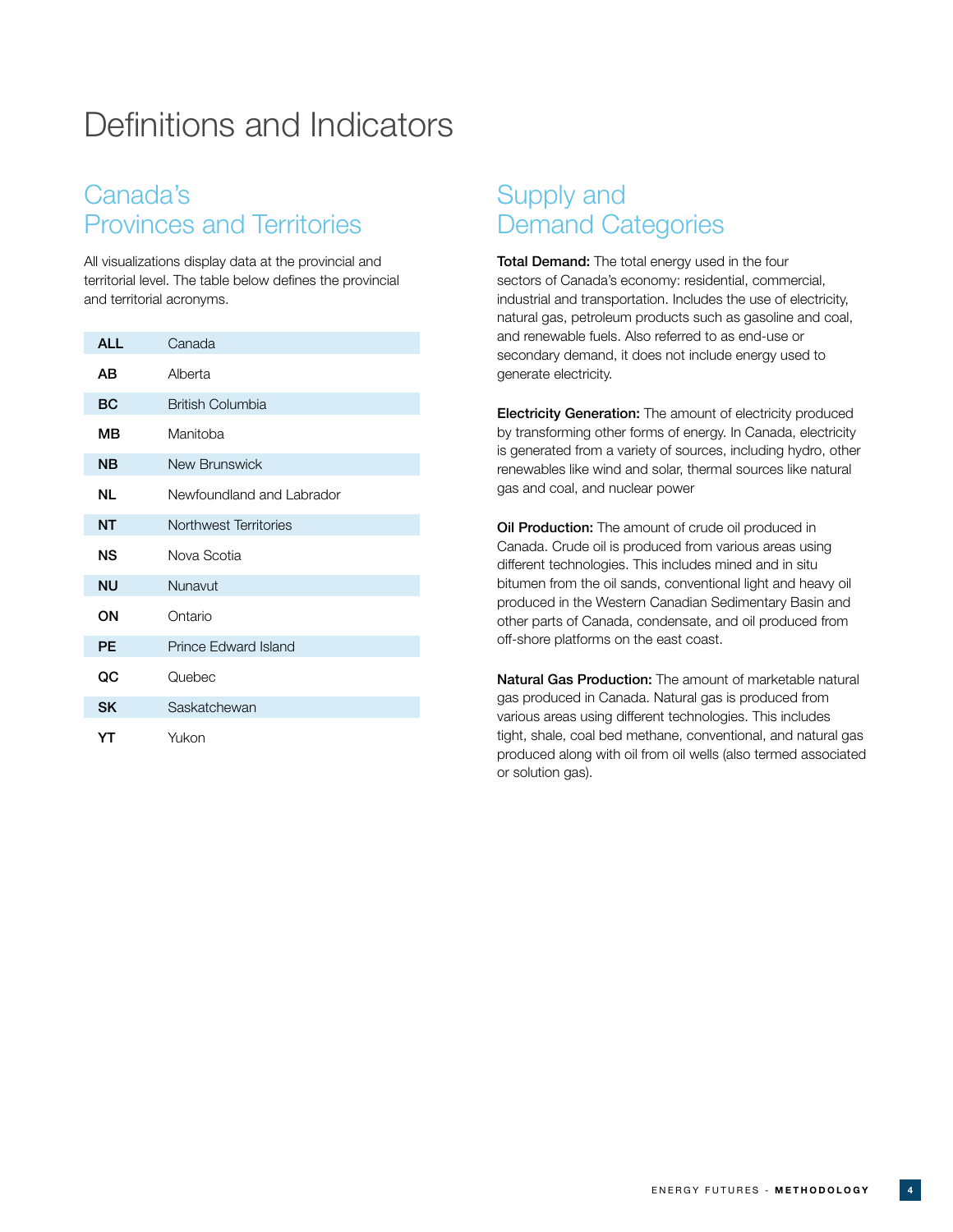### Energy Sources

For detailed technical definitions for these and other energy terms, see the [Definitional Cross Reference](https://www.eia.gov/trilateral/#!/data) created for the [North American Cooperation on Energy Information.](http://www.nacei.org/#!/overview)

#### END-USE DEMAND FOR RESIDENTIAL, COMMERCIAL, INDUSTRIAL SECTORS



Biofuels and Emerging Energy: Includes biomass, hydrogen, ethanol and biodiesel.



Coal: Includes coal, coke, and coke oven gas.

Electricity: End-use electricity that is generated from a variety of sources and technologies. Includes electricity generation from primary sources such as nuclear, hydro, wind, and solar, and thermal generation from other fuels such as natural gas, coal, and oil.

Natural Gas: Total consumption of gas, including some non-marketed producer consumption.

Oil Products: Includes refined petroleum products and natural gas liquids. Specifically, this includes: motor gasoline, diesel fuel, aviation fuel, light fuel oil, kerosene, heavy fuel oil, propane, butane, ethane, petroleum coke, still gas, and non-energy products such as lubricants, asphalt, and petrochemical feedstocks. mount of electricity generated by hydro power plants.

#### END-USE DEMAND FOR TRANSPORTATION SECTOR



Biofuels: Includes ethanol, biodiesel, and **hydrogenation derived renewable diesel.** 





Natural Gas: Includes compressed natural gas and liquefied natural gas used in cars, buses, trucks, and ships.



#### Oil Products:

 Aviation Fuel: A refined petroleum product used to power aircraft.

- $\rightarrow$  Gasoline: A refined petroleum product used in internal combustion engines.
- Diesel Fuel: A refined petroleum product used in diesel engines.
- $\rightarrow$  Other Oil Products: Includes heavy fuel oil, liquefied petroleum gas, and lubricants.

#### ELECTRICITY GENERATION



Biomass and Geothermal: Includes solid biomass fuels such as wood pellets, as well as geothermal sources.



Coal: Electricity generated by coal-fired power plants.

Hydro: Electricity generated by hydro power plants, in addition to minor contributions from wave and tidal power stations.



Natural Gas: Electricity generated by a variety of technologies using natural gas, including steam generation units, gas turbine and combustion engine plants, and combined cycle units.



**Nuclear:** Electricity generated by nuclear power plants.



**Oil:** Electricity generated by a variety of technologies using fuel oil, including steam turbines and combustion turbines.



Solar and Wind: Includes electricity generated using photovoltaic systems or concentrated solar thermal systems and electricity generated by wind turbines.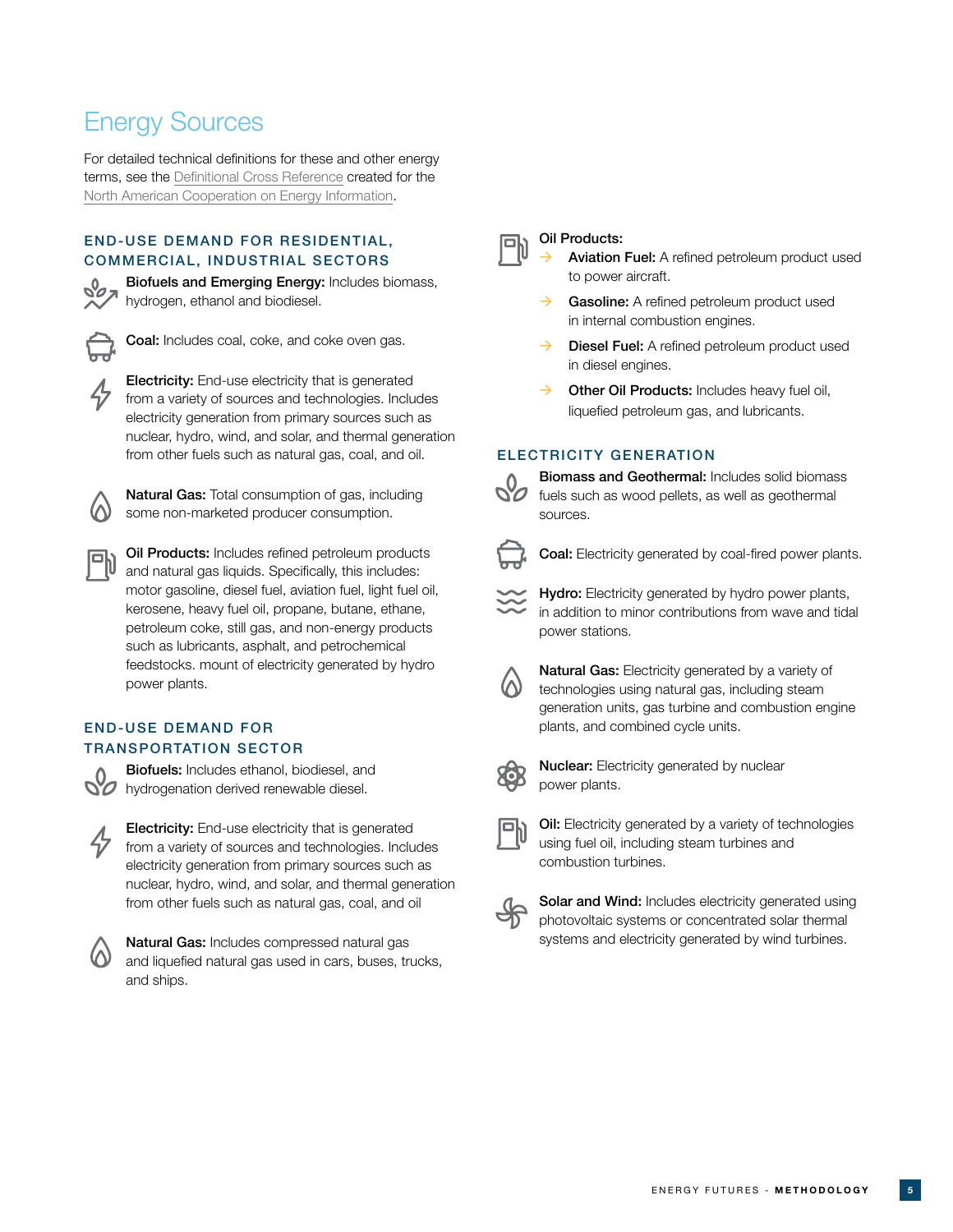#### NATURAL GAS PRODUCTION

Total: The amount of marketable natural gas produced in Canada. Natural gas is produced from various areas using different technologies.

Coalbed Methane: Natural gas that is trapped within coal seams.

Conventional: Natural gas that can flow into a well at commercial rates without the extensive use of technology after the well is drilled.

Shale: Natural gas trapped within shale.

Solution Gas: Natural gas produced along with oil from oil wells. Also termed associated gas.

Tight: Gas produced from low permeability sandstone, siltstone, limestone or dolostone reservoirs.

#### CRUDE OIL PRODUCTION

Total: The amount of crude oil produced in Canada. Crude oil is produced from various areas using different technologies.

C5+ (Pentanes Plus): A liquid like a very light oil, extracted during natural gas production at processing plants.

Condensate: A liquid like a very light oil, extracted during natural gas production at gas wells.

Conventional Heavy: Heavy crude oil that can flow into a well at commercial rates without the extensive use of technology after the well is drilled.

Conventional Light: Light crude oil that can flow into a well at commercial rates without the extensive use of technology after the well is drilled.

In Situ Bitumen: Recovered through wells, typically using steam or solvents to reduce the bitumen's viscosity.

**Mined Bitumen:** A combined mining and upgrading operation where oil sands are mined from open pits, then bitumen is separated from the sand and upgraded by coking or hydroprocessing.

### **Units**

#### ENERGY UNITS

- Petajoule: A measure of energy that is a quadrillion (1015) joules. According to Statistics Canada, a petajoule is the approximate [amount of energy it](https://www150.statcan.gc.ca/n1/pub/11-402-x/2012000/chap/ener/ener-eng.htm)  [takes to run the Montreal Metro for one year](https://www150.statcan.gc.ca/n1/pub/11-402-x/2012000/chap/ener/ener-eng.htm).
- $\rightarrow$  Barrel of light oil equivalent (boe): A measure of energy normalized to the equivalent energy content of a barrel of light crude oil. One barrel of light oil equivalent is equal to 6.123 gigajoules.
- $\rightarrow$  GW.h: A measure of electric energy that is a billion (10<sup>9</sup>) watt hours of electric energy per year. One GW.h is equal to 0.0036 petajoules and 0.0016 Mboe/d.

#### VOLUMETRIC UNITS

- Thousand barrels per day (Mb/d): Number of barrels of crude oil produced per day.
- $\rightarrow$  Thousand cubic metres per day (10<sup>3</sup>m<sup>3</sup>/d): Number of cubic metres of crude oil produced per day. One barrel of oil is equal to 0.159 cubic metres.
- $\rightarrow$  Billion cubic feet per day (Bcf/d): Number of cubic feet of natural gas produced per day.
- $\rightarrow$  Million cubic metres per day (10<sup>6</sup>m<sup>3</sup>/d): Number of cubic metres of natural gas produced per day. One cubic foot of natural gas is equal to 0.0283 cubic metres.